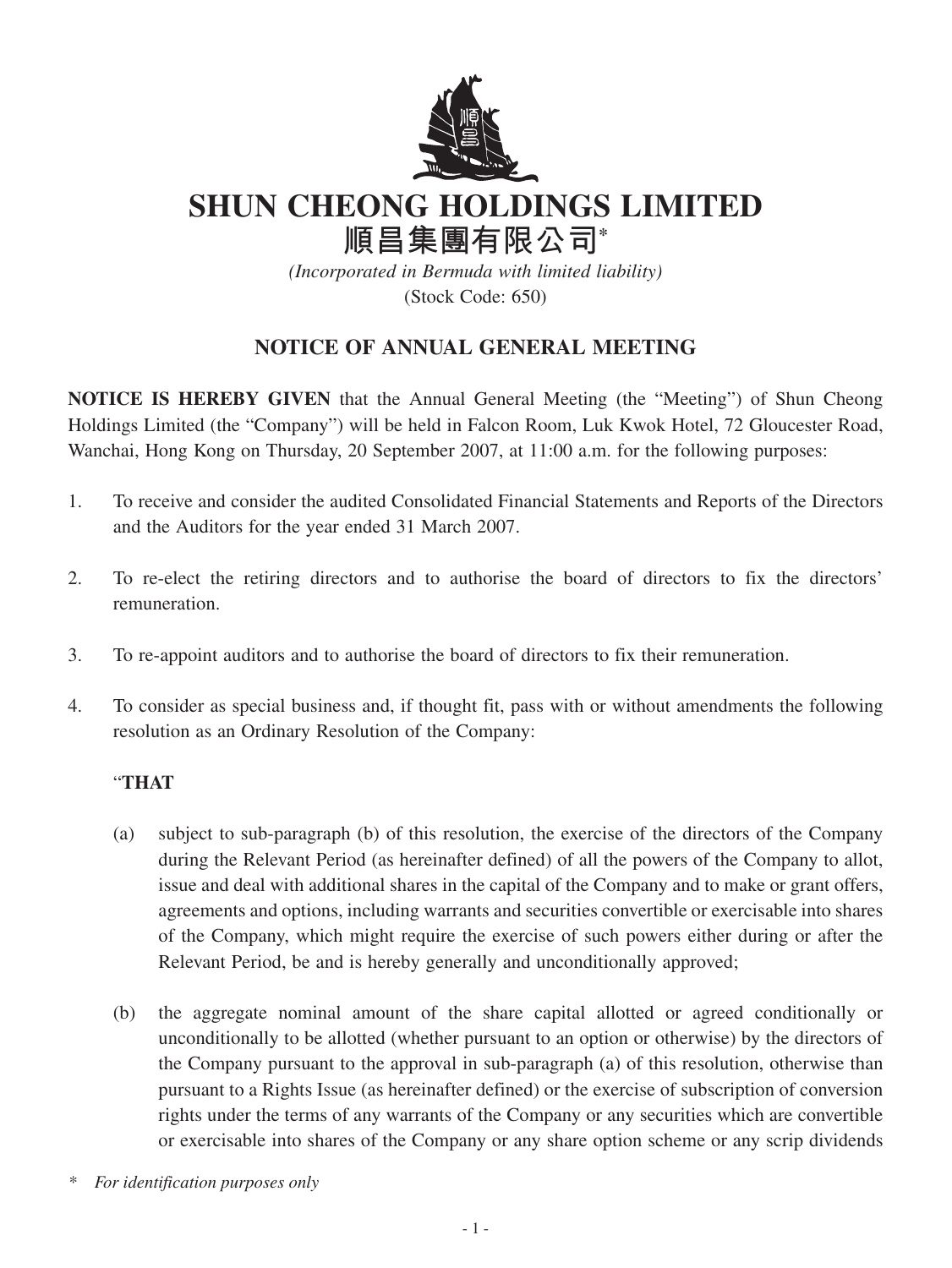or similar arrangement providing for the allotment of shares in lieu of the whole or part of a dividend on shares of the Company in accordance with the Bye-laws of the Company or a specific authority granted by the shareholders of the Company in general meeting, shall not exceed 20% of the aggregate nominal amount of the issued share capital of the Company on the date of this resolution and this approval shall be limited accordingly; and

(c) for the purpose of this resolution:

"Relevant Period" means the period from the passing of the resolution until whichever is the earliest of:

- (i) the conclusion of the next annual general meeting of the Company;
- (ii) the expiration of the period within which the next annual general meeting of the Company is required by the Bye-laws of the Company or any applicable law to be held; and
- (iii) the date on which the authority set out in this resolution is revoked or varied by an ordinary resolution in general meeting.

"Rights Issue" means an offer of shares in the Company, or any offer of warrants, options or other securities giving rights to subscribe for shares in the Company, open for a period fixed by the directors of the Company to holders of shares on the register on a fixed record date in proportion to their then holdings of such shares (subject to such exclusions or other arrangements as the directors of the Company, after making enquiry, may deem necessary or expedient in relation to fractional entitlements or having regard to any restrictions or obligations under the law of, or the requirements of, any recognised regulatory body or any stock exchange in any territory outside Hong Kong)."

> By Order of the Board **Shun Cheong Holdings Limited Ngan Mei Fan** *Company Secretary*

Hong Kong, 27 August 2007